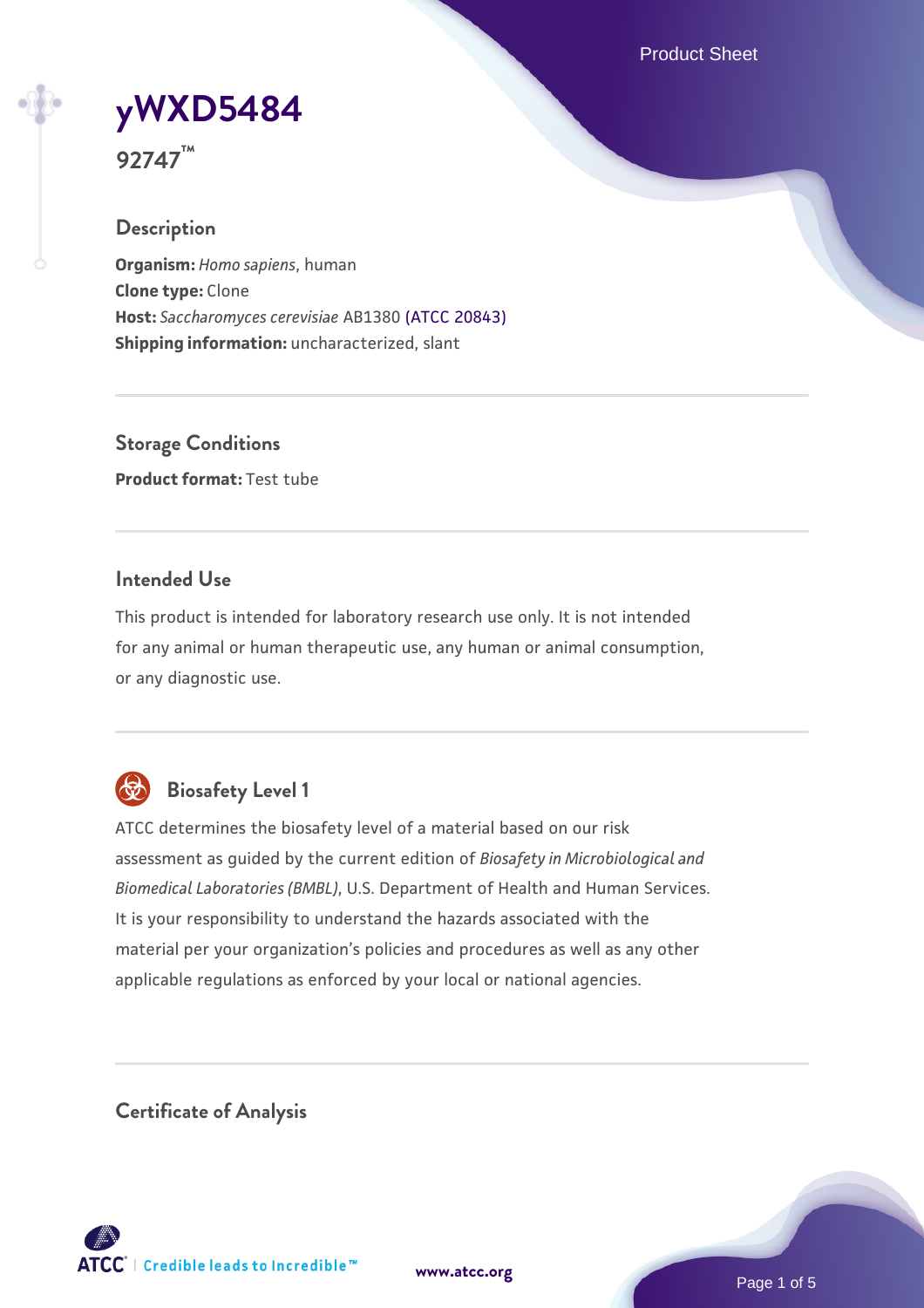### **[yWXD5484](https://www.atcc.org/products/92747)** Product Sheet **92747**

For batch-specific test results, refer to the applicable certificate of analysis that can be found at www.atcc.org.

# **Insert Information**

**Type of DNA:** genomic **Genome:** Homo sapiens **Chromosome:** X X pter-q27.3 **Gene name:** DNA Segment, single copy **Gene product:** DNA Segment, single copy [DXS4435] **Gene symbol:** DXS4435 **Contains complete coding sequence:** Unknown **Insert end:** EcoRI

## **Vector Information**

**Construct size (kb):** 250.0 **Intact vector size:** 11.454 **Vector name:** pYAC4 **Type of vector:** YAC **Host range:** *Saccharomyces cerevisiae*; *Escherichia coli* **Vector information:** other: telomere, 3548-4235 other: telomere, 6012-6699 Cross references: DNA Seq. Acc.: U01086 **Cloning sites:** EcoRI **Markers:** SUP4; HIS3; ampR; URA3; TRP1 **Replicon:** pMB1, 7186-7186; ARS1, 9632-10376

# **Growth Conditions**

**Medium:** 



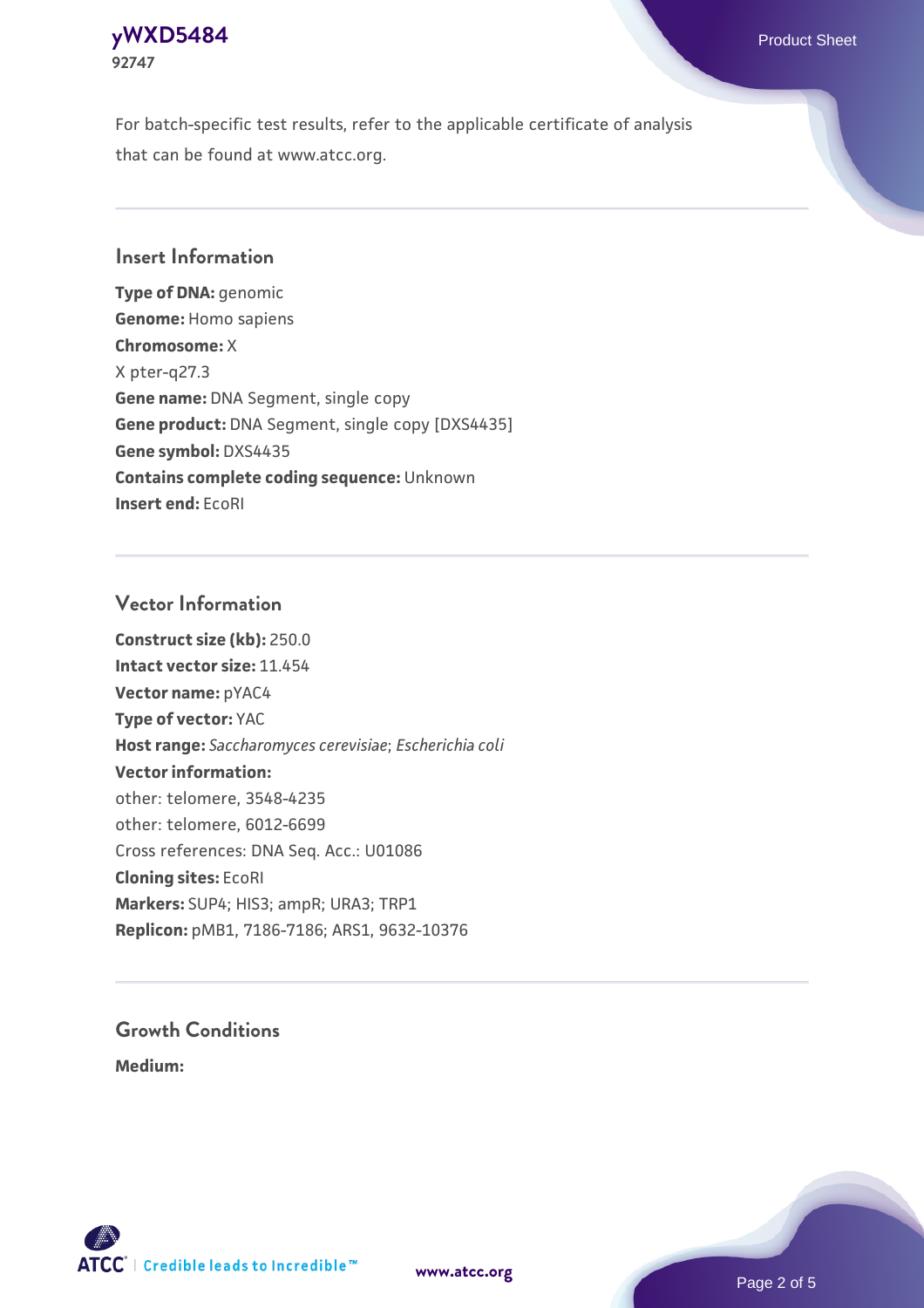#### **[yWXD5484](https://www.atcc.org/products/92747)** Product Sheet **92747**

[ATCC Medium 1245: YEPD](https://www.atcc.org/-/media/product-assets/documents/microbial-media-formulations/1/2/4/5/atcc-medium-1245.pdf?rev=705ca55d1b6f490a808a965d5c072196) **Temperature:** 30°C

#### **Notes**

More information may be available from ATCC (http://www.atcc.org or 703- 365-2620).

# **Material Citation**

If use of this material results in a scientific publication, please cite the material in the following manner: yWXD5484 (ATCC 92747)

# **References**

References and other information relating to this material are available at www.atcc.org.

# **Warranty**

The product is provided 'AS IS' and the viability of ATCC® products is warranted for 30 days from the date of shipment, provided that the customer has stored and handled the product according to the information included on the product information sheet, website, and Certificate of Analysis. For living cultures, ATCC lists the media formulation and reagents that have been found to be effective for the product. While other unspecified media and reagents may also produce satisfactory results, a change in the ATCC and/or depositor-recommended protocols may affect the recovery, growth, and/or function of the product. If an alternative medium formulation or reagent is used, the ATCC warranty for viability is no longer



**[www.atcc.org](http://www.atcc.org)**

Page 3 of 5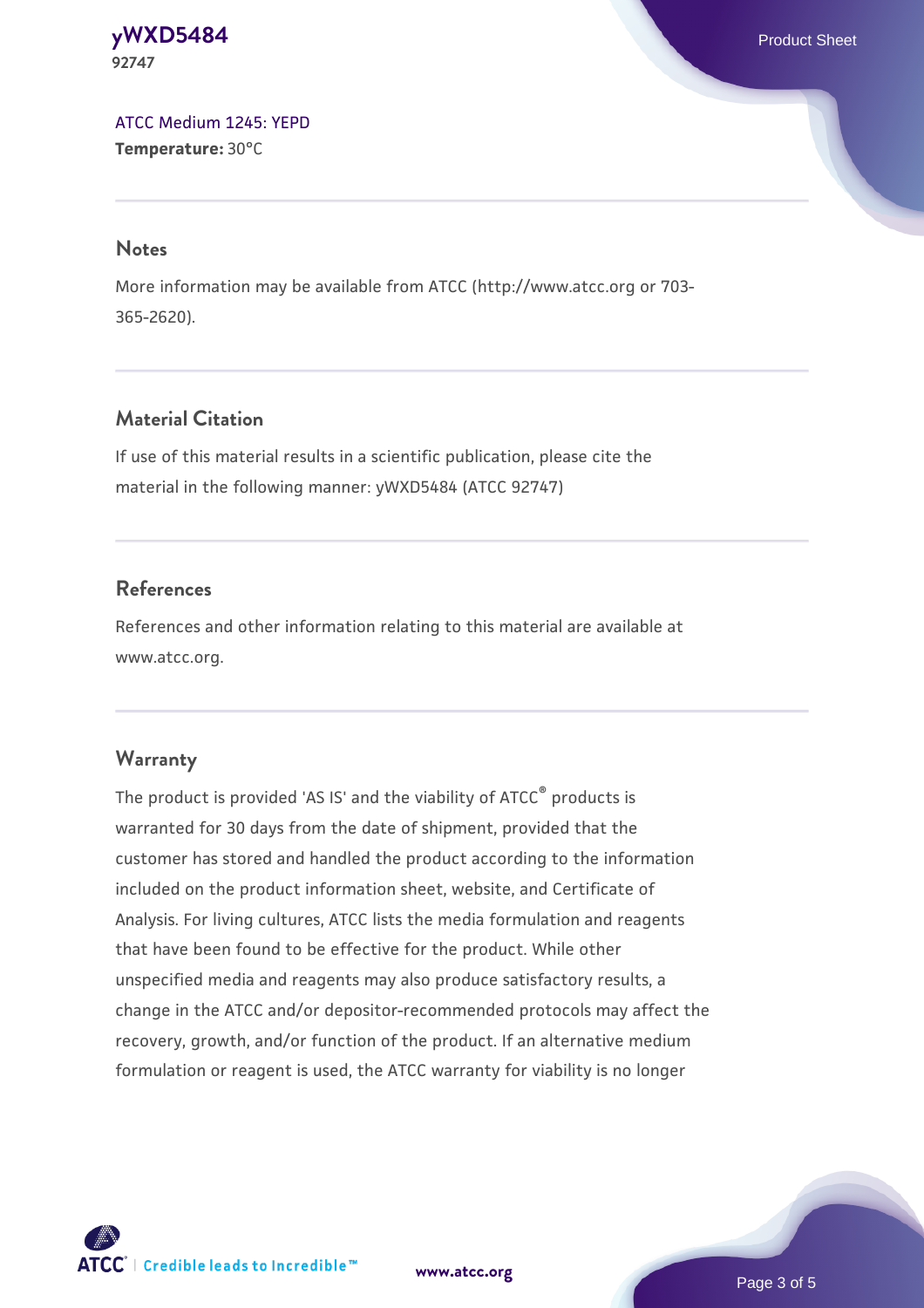**92747**

valid. Except as expressly set forth herein, no other warranties of any kind are provided, express or implied, including, but not limited to, any implied warranties of merchantability, fitness for a particular purpose, manufacture according to cGMP standards, typicality, safety, accuracy, and/or noninfringement.

#### **Disclaimers**

This product is intended for laboratory research use only. It is not intended for any animal or human therapeutic use, any human or animal consumption, or any diagnostic use. Any proposed commercial use is prohibited without a license from ATCC.

While ATCC uses reasonable efforts to include accurate and up-to-date information on this product sheet, ATCC makes no warranties or representations as to its accuracy. Citations from scientific literature and patents are provided for informational purposes only. ATCC does not warrant that such information has been confirmed to be accurate or complete and the customer bears the sole responsibility of confirming the accuracy and completeness of any such information.

This product is sent on the condition that the customer is responsible for and assumes all risk and responsibility in connection with the receipt, handling, storage, disposal, and use of the ATCC product including without limitation taking all appropriate safety and handling precautions to minimize health or environmental risk. As a condition of receiving the material, the customer agrees that any activity undertaken with the ATCC product and any progeny or modifications will be conducted in compliance with all applicable laws, regulations, and guidelines. This product is provided 'AS IS' with no representations or warranties whatsoever except as expressly set forth herein and in no event shall ATCC, its parents, subsidiaries, directors, officers, agents, employees, assigns, successors, and affiliates be liable for indirect, special, incidental, or consequential damages of any kind in connection with or arising out of the customer's use of the product. While reasonable effort is made to ensure authenticity and reliability of materials on deposit, ATCC is not liable for damages arising from the misidentification or



**[www.atcc.org](http://www.atcc.org)**

Page 4 of 5